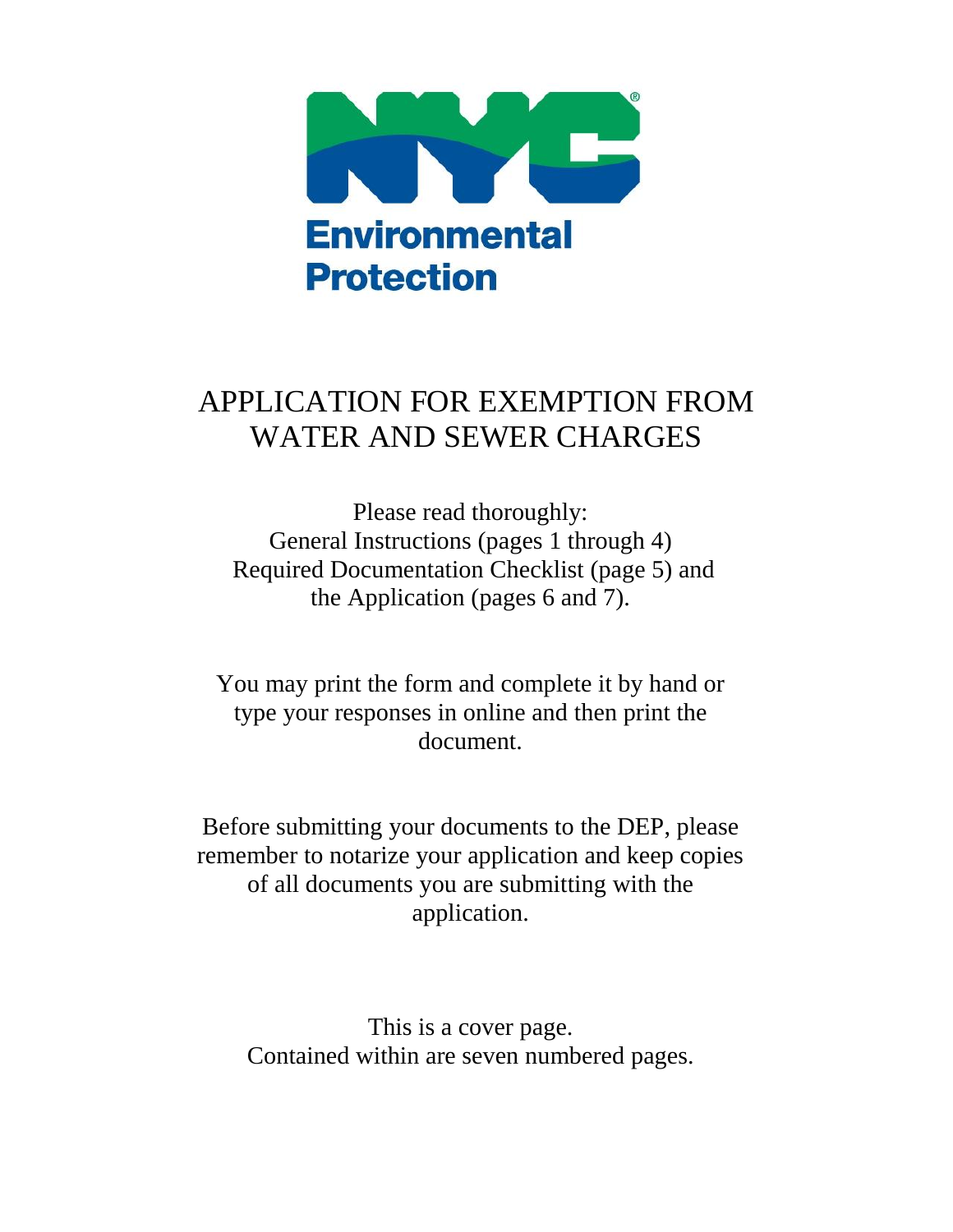

## **GENERAL INSTRUCTIONS AND INFORMATION ON EXEMPTION FROM WATER AND SEWER CHARGES**

## **I. ORGANIZATIONS MUST APPLY FOR AN EXEMPTION**

In order for an eligible organization to receive an exemption from water and sewer charges, it must file an application with the NYC DEP Bureau of Customer Services. Having a NYC Not-For-Profit Property Tax Exemption does not automatically qualify the organization for an exemption from water and sewer charges. Eligible organizations that occupy multiple properties must submit an application for each property. Eligible organizations that occupy the same property must each file separately. **Please mail or deliver the completed Exemptions Application Required Documentation Checklist (Page 5) and Exemptions Application Line by Line Instructions (Pages 6 through 7) with all required documents to the following address:**

## **BUREAU OF CUSTOMER SERVICES, EXEMPTION UNIT 59-17 Junction Boulevard, 7th Floor Flushing, NY 11373-5107**

**The completed Application must be signed by someone with the authority to act on behalf of the applying organization and notarized before submission.** 

**Please call the EXEMPTION UNIT with any application related questions at (718) 595-7803.** 

## **II. DURATION OF EXEMPTIONS**

- 1. A water and sewer exemption is not permanent and is subject to periodic renewal and recertification at the request of DEP. Failure to comply fully with requests for access and/or documentation from DEP may result in the revocation of an existing exemption.
- 2. In order to maintain exempted status, the qualifying organization must continue to occupy and operate at the specific location in the manner defined in the original application.
- 3. Applying organizations and those already exempt must comply with all DEP and New York City Water Board Rules and Regulations, including but not limited to, those pertaining to the metering of water service(s) provided to their respective properties.

## **III. THE LEGAL AUTHORITY FOR EXEMPTIONS**

1. New York State law (Chapter 696 of the Laws of 1887, as amended by Chapter 893 and 894 of the Laws of 1980, also called the "Silver Bill" after its legislative sponsor) established exemptions from water charges for certain types of organizations (Section IV below). This law also places LIMITS on the exemption if an organization's water use exceeds certain levels or if the organization is eligible to receive reimbursement for water and sewer charges. Applicants must check to determine if these limitations apply to them.

## **Please Note: Your organization is responsible for all charges prior to the date of approval.**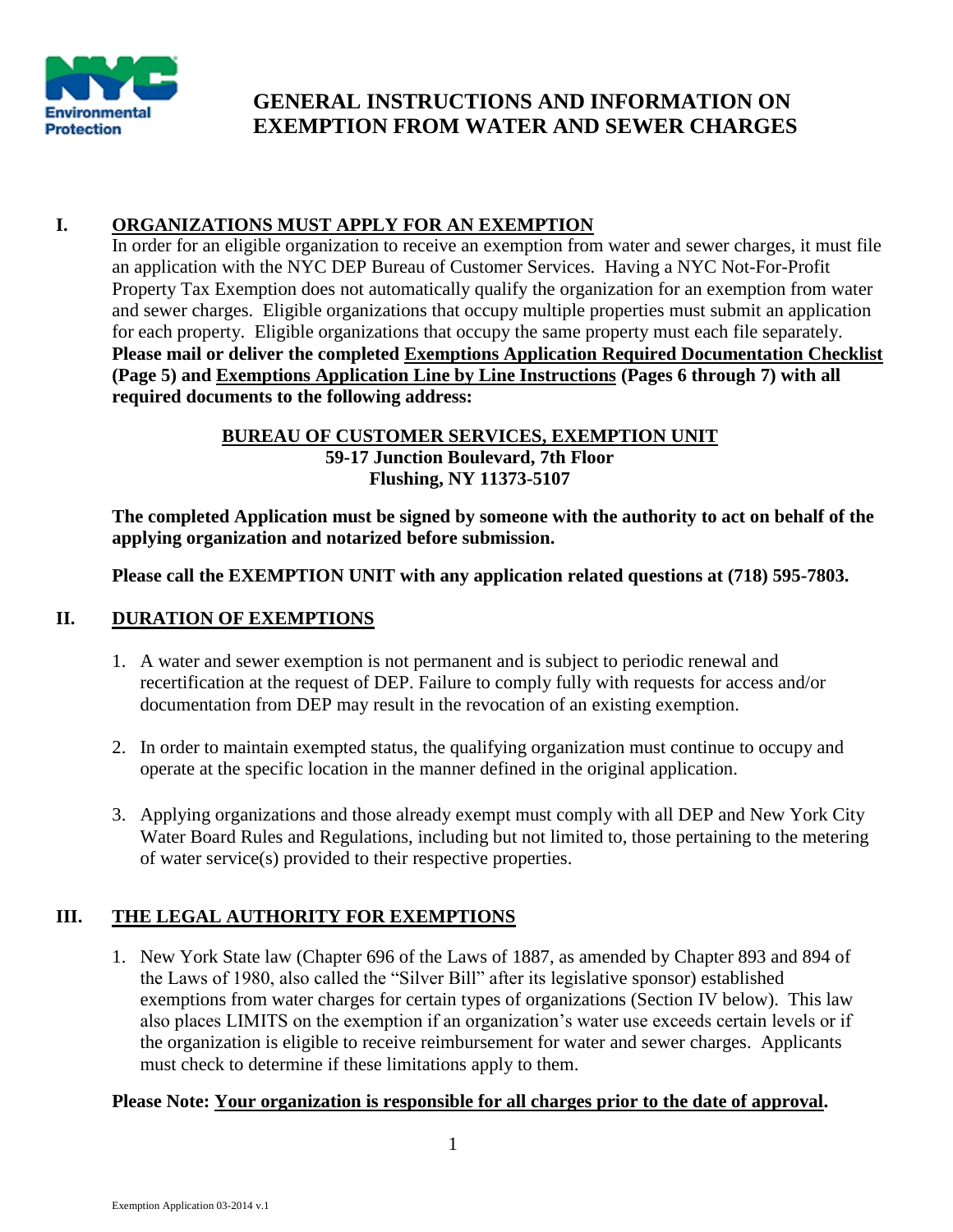2. The New York City Administrative Code (Section 24-514 e) provides an exemption from sewer charges for all organizations with an exemption from water charges. Therefore, no separate application for exemption from sewer charges is required.

The Department of Environmental Protection is mandated by the New York City Charter to determine the water and sewer charges for properties using the municipal water and sewer systems. Therefore, DEP grants the exemptions defined in the state law and Administrative Code.

## **IV. WHAT TYPES OF ORGANIZATIONS MAY QUALIFY FOR AN EXEMPTION**

Under New York State Law, the following types of organizations may qualify for an exemption from water and sewer charges:

- 
- 
- 3. Emergency Relief Centers 12. Places of Public Worship
- 4. Free Circulation Libraries 13. Public Baths
- 5. Free School Societies 14. Shelters
- 6. Homes for the Aged 15. Social Settlements
- 
- 
- 9. Military Veterans Association
- 1. Day Care Centers or Nursery Schools 10. Non-Public Schools Pre-K to Grade 12
- 2. Dispensaries 11. Orphan Asylums
	-
	-
	-
	-
- 7. Hospitals 16. Veteran Firemen's Associations
- 8. Medical Research Centers 17. Voluntary Ambulance Corps

A brief description of these 17 categories follows. If your organization is not one of the 17 types listed above, **DO NOT APPLY FOR AN EXEMPTION FROM WATER AND SEWER CHARGES; YOUR APPLICATION WILL BE DENIED.** YOUR APPLICATION MUST INCLUDE YOUR CERTIFICATE OF INCORPORATION, WHICH STATES THE NATURE OF THE ORGANIZATION.

- 1. **DAY CARE CENTERS OR NURSERY SCHOOLS** In order to qualify as a day care center or nursery school a not-for-profit organization must be licensed by the New York State Department of Social Services. They are facilities that provide care for three or more children away from their homes. Day care centers and/or nursery schools that receive reimbursement for water charges through Federal, State and/or City funding are not eligible for exemption. (See also Section V regarding ineligibility for exemption because of funding.)
- **2. DISPENSARIES** In order to qualify as a dispensary, an organization must be a not-for-profit and licensed by the New York State Office of Health System Management. Services provided must be free, or any fee must be based on the ability to pay. (See also Section V regarding ineligibility for exemption because of funding.)
- **3. EMERGENCY RELIEF CENTERS** The only organization that qualifies under this category is the Red Cross.
- **4. FREE CIRCULATION LIBRARIES** In order to qualify under this heading, a not-for-profit organization must be properly licensed and registered. Services must be provided free of charge, and the organization must be funded through charitable sources. (See also Section V regarding ineligibility for exemption because of funding.)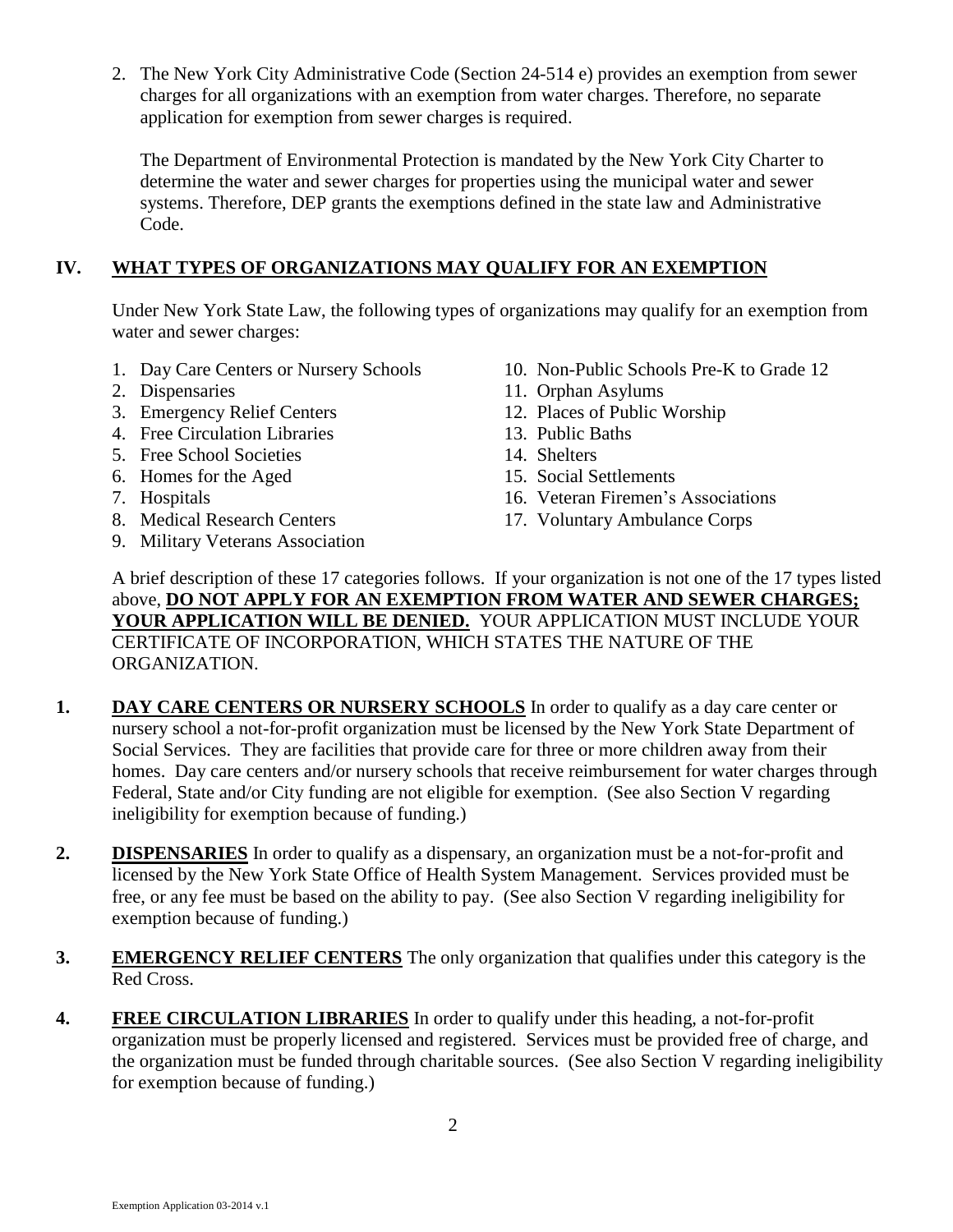- **5. FREE SCHOOL SOCIETIES** In order to qualify as a free school society an organization must be a not-for-profit and registered with the New York State Education Department. (See also Section V regarding ineligibility for exemption because of funding.)
- **6. HOMES FOR THE AGED** Homes for the Aged must be licensed by the New York State Department of Social Services. These homes must be run by a not-for-profit corporation that provides services exclusively to elderly people who do not need nursing care, but cannot live alone. Residential Health Care Facilities that provide nursing and medical care to ill or disabled persons may also qualify. Such organizations must be not-for-profit and licensed by the New York State Department of Health. In order to qualify for exemption, Homes for the Aged must provide care exclusively to elderly persons. If the premises is also used for the care of young people, the exemption will be denied. (See also Section V regarding ineligibility for exemption because of funding.)
- **7. HOSPITALS** In order to qualify as a hospital, an organization must be a not-for-profit facility licensed by the New York State Department of Health to dispense medicine and medical care. A hospital must be accredited by the Joint Commission on Accreditation of Hospitals. A hospital provides in-patient care 24 hours a day and provides diagnostic and therapeutic services to sick and injured persons. (See also Section V regarding ineligibility for exemption because of funding.)
- **8. MEDICAL RESEARCH CENTERS** In order to qualify under this category an organization must be a not-for-profit corporation whose primary purpose is medical research. (See also Section V regarding ineligibility for exemption because of funding.)
- **9. MILITARY VETERANS ASSOCIATION** In order to qualify under this category, the organization must be a duly chartered Veterans Association organized under the New York Benevolent Orders Law. Premises must be used solely for patriotic and charitable purposes. The building must be owned by the applying organization and any portion of the building that is used for social purposes will be ineligible. Also eligible under this category are homes for veterans who are elderly or indigent, widows and parentless children of veterans. (See also Section V regarding ineligibility for exemption because of funding.)
- **10. NON-PUBLIC SCHOOLS PRE-K TO GRADE 12** The property must be used exclusively for education through and including the twelfth grade, certified by the NYS Education Department, and the property must be owned by a corporation or association entitled to exemption under section 420-a 1.(a) of the Real Property Tax law. (See also Section V regarding ineligibility for exemption because of funding.)
- **11. ORPHAN ASYLUMS** In order to qualify as an orphan asylum, an organization must have been issued an operating certificate by the New York State Department of Social Services. An orphan asylum must be run by a not-for-profit corporation. It must be a residential program that cares for children away from their homes. The children can be destitute, delinquent, abandoned, neglected, and/or orphaned. (See also Section V regarding ineligibility for exemption because of funding.)
- **12. PLACES OF PUBLIC WORSHIP** In order to qualify, the organization must be a religious organization, incorporated under the Laws of New York State. The premises must be owned by the same religious organization using the premises and be used exclusively as a place of public worship. If any portion of the building is used for other non-exempt purposes, the premises will not be eligible for exemption unless the non-exempted portion is separately metered and billed. All denominations are eligible. Clergy residences are NOT eligible except when clergy is also the caretaker of the premises and resides on or adjacent to the property, in which case a maximum of one caretaker apartment is allowed. (See also Section V regarding ineligibility for exemption because of funding.)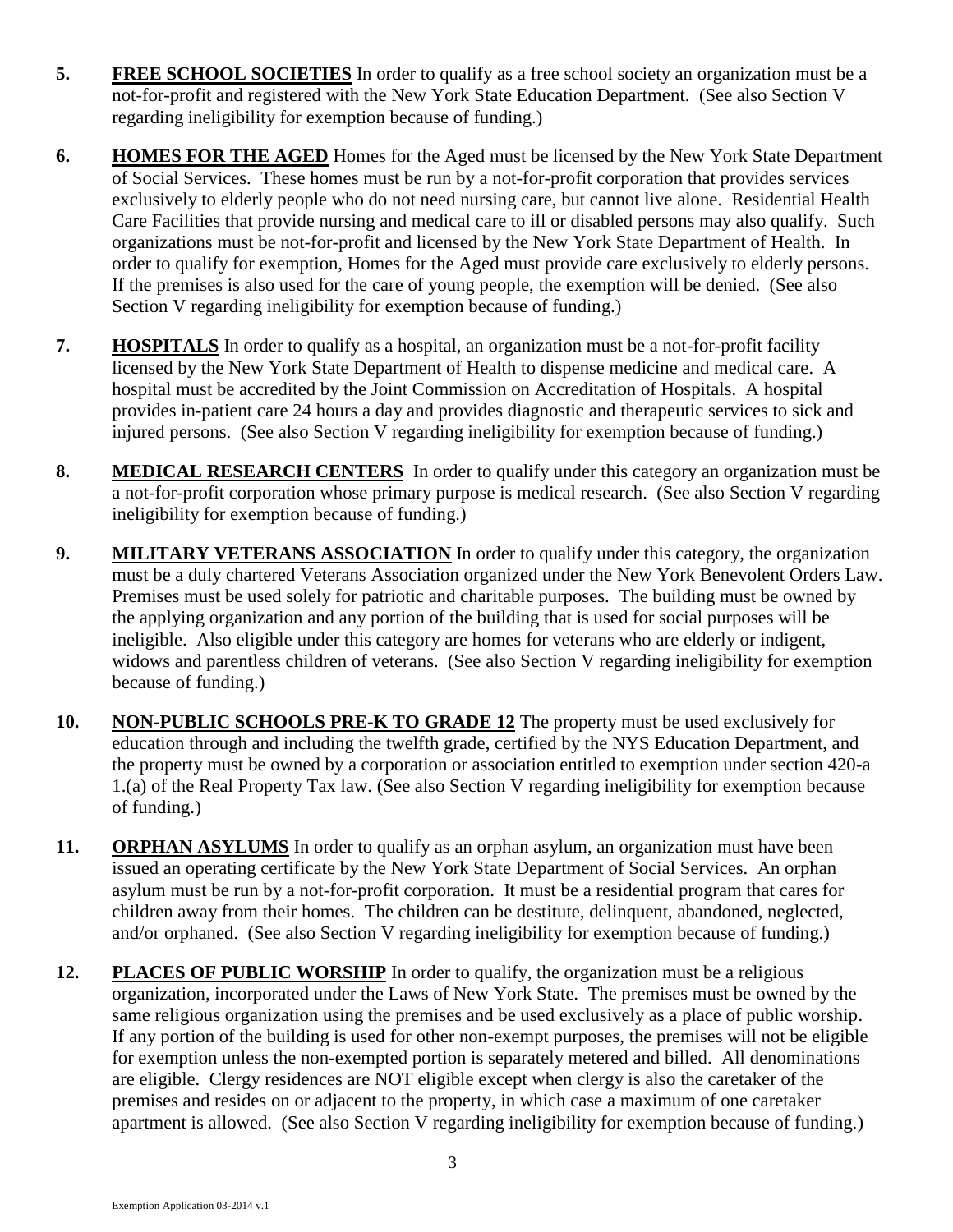- **13. PUBLIC BATHS** The statute includes a provision for the exemption of water charges to public baths. (As public baths no longer exist in New York City, this category is no longer applicable.)
- **14. SHELTERS** To qualify, a shelter must be operated by a not for profit organization that provides temporary shelter to runaways, homeless, battered persons and/or the indigent. (See also Section V regarding ineligibility for exemption because of funding.)
- **15. SOCIAL SETTLEMENTS** A Social Settlement is a charitable organization that provides moral and physical support to communities. It must provide services to all races, without regard to religion or national origin. The main purpose of a settlement is the development and improvement of a neighborhood or cluster of neighborhoods. If property location is not owned by applying organization, Lease must be for more than three years. (See also Section V regarding ineligibility for exemption because of funding.)
- **16. VETERAN FIREMEN'S ASSOCIATIONS** To meet exemption requirements, the organization must have been organized for charitable purposes to benefit Veteran New York City Firemen. If the organization is run for social purposes, it will not be eligible for exemption. (See also Section V regarding ineligibility for exemption because of funding.)
- **17. VOLUNTARY AMBULANCE CORPS** To meet exemption requirements, Voluntary Ambulance Corps must be registered with the New York State Department of Health. (See also Section V regarding ineligibility for exemption because of funding.)

## **V. SPECIAL INSTRUCTIONS FOR ORGANIZATIONS RECEIVING FUNDING FROM ANY GOVERNMENT AGENCY**

Organizations which receive reimbursement of water and sewer charges by any governmental agency are not eligible for exemption from water and sewer charges. These organizations must pay their bills and receive reimbursement from the funding agency.

## **IF YOUR ORGANIZATION IS ELIGIBLE FOR REIMBURSEMENT FOR WATER AND SEWER CHARGES, DO NOT APPLY FOR EXEMPTION; YOUR APPLICATION WILL BE DENIED.**

**ORGANIZATIONS WHICH RECEIVE FUNDING FROM ANY GOVERNMENT AGENCY FOR ANY PURPOSE MUST APPLY TO THAT AGENCY FOR REIMBURSEMENT OF WATER AND SEWER CHARGES.** If the agency that grants funding denies the request, the organization may then apply for an exemption from the Bureau of Customer Services. Written verification of the denial must be submitted with the application. **DO NOT APPLY WITHOUT VERIFICATION OF DENIAL-YOUR APPLICATION CANNOT BE REVIEWED UNTIL VERIFICATION IS RECEIVED.**

## **VI. NOTE: INSTRUCTION FOR VACANT OR UNDER CONSTRUCTION PROPERTY**

If the property is vacant or under construction DO NOT apply; you are not eligible. You may reapply when the property is fully occupied.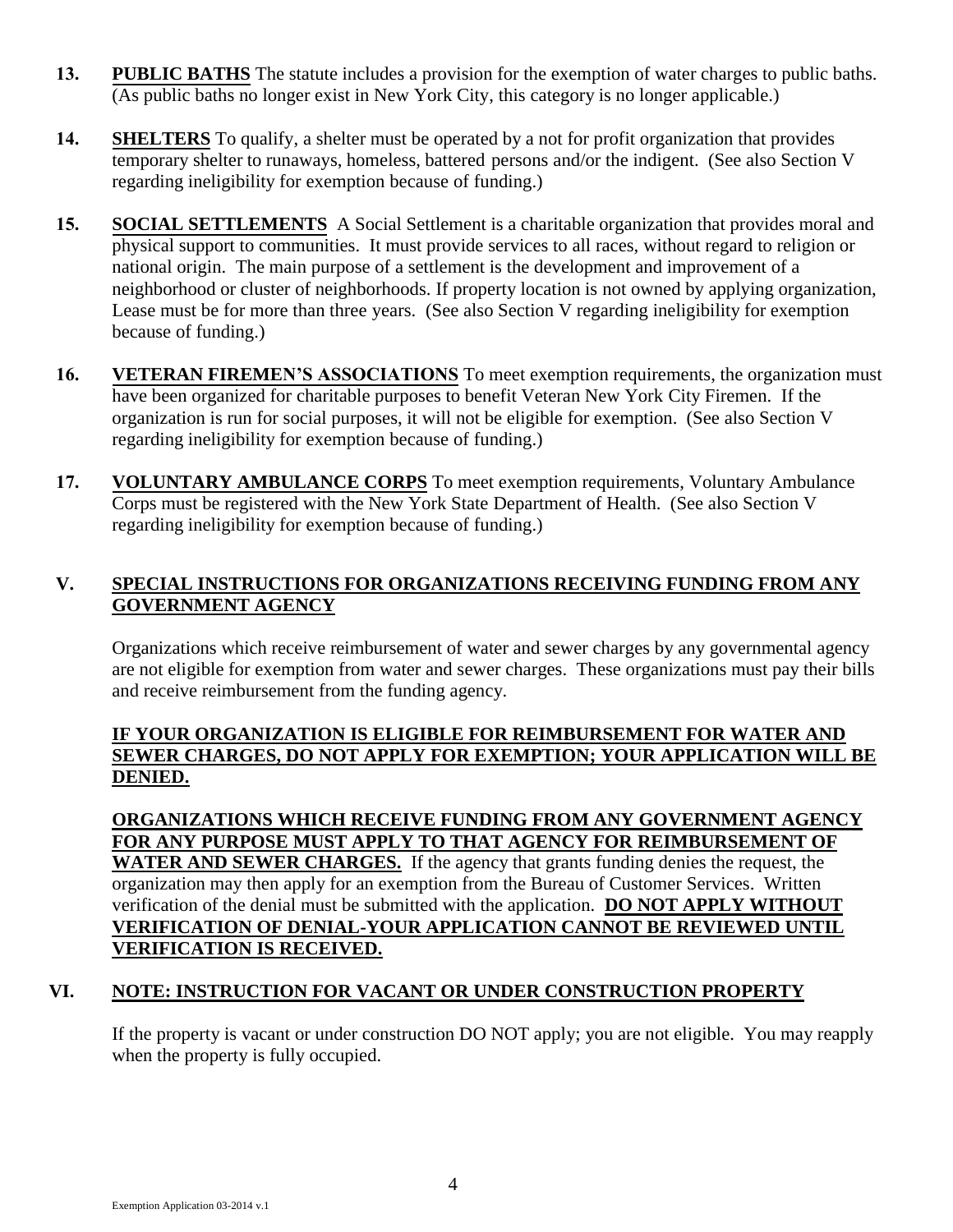

## **EXEMPTION APPLICATION REQUIRED DOCUMENTATION CHECKLIST**

## **NAME OF ORGANIZATION**

#### **ALL APPLYING ORGANIZATIONS MUST SUBMIT THE FOLLOWING:**

- 1. Signed and notarized application (Pages 6 and 7); plus this documentation checklist (Page 5).
- 2. Certificate of Incorporation and any other incorporation documents. (\*Note: For Non NYS Organizations, authorization to do business in NYS is required.)
- 3. Proof of Charitable 501(c)(3) status.

**\_\_\_\_\_\_\_\_\_\_\_\_\_\_\_\_\_\_\_\_\_\_\_\_\_\_\_\_\_\_\_\_\_\_\_\_**

4. Verification of funding supporting your response to #19 of the application (Page7).

#### **THE APPLYING ORGANIZATION MUST OWN OR LEASE THE PROPERTY AS EXPLAINED BELOW:**

- If owned, provide:
	- o Proof of property ownership (\*Note: In accordance with the Silver Bill, Places of Public Worship and Military Veterans Associations must be owned by the applying organization) **AND**
	- o Copy of Property Exemption for the applying property

#### **OR**

 If leased, a copy of the current lease is required. (\*Note: In accordance with the Silver Bill, Non-Public Schools Pre-K to Grade 12 that lease must also provide a copy of the Property Exemption for the applying property)

#### **THE FOLLOWING ORGANIZATIONS MUST ALSO PROVIDE THE DOCUMENTS CITED BELOW:**

#### **Day Care Centers or Nursery Schools**

License from NYS Dept. of Social Services

#### **Dispensaries**

License from NYS Office of Health System Management

#### **Free Circulation Libraries**

Registered with NYS Libraries

Must meet Regents requirements

#### **Free School Societies**

Registered with NYS Education Dept.

#### **Homes For The Aged**

- License from NYS Dept. of Social Services
- License from NYS Dept. of Health, if applicable

#### **Hospitals**

License from NYS Dept. of Health Accreditation from Joint Commission

#### **Military Veterans Association**

Chartered by Veteran's Assoc. and organized under NY Benevolent Orders Law Proof of Ownership Copy of Property Exemption

#### **Non-Public Schools Pre-K to Grade 12**

- NYS Education Dept. Certification
- **Copy of Property Exemption**

#### **Orphan Asylums**

 Operating Certificate from NYS Dept. of Social Services

#### **Places of Public Worship**

- Proof of Ownership
- Copy of Property Exemption

#### **Social Settlement**

Copy of Lease (Term must be 3 years or longer)

OR

 $\overline{a}$ 

Proof of Ownership

Copy of Property Exemption

#### **Veteran Firemen's Associations**

 Verification organization was set up for charitable purposes to benefit Veteran NYC Firemen

#### **Voluntary Ambulance Corps**

Registered with NYS Dept. of Health

Exemption Application 03-2014 v.1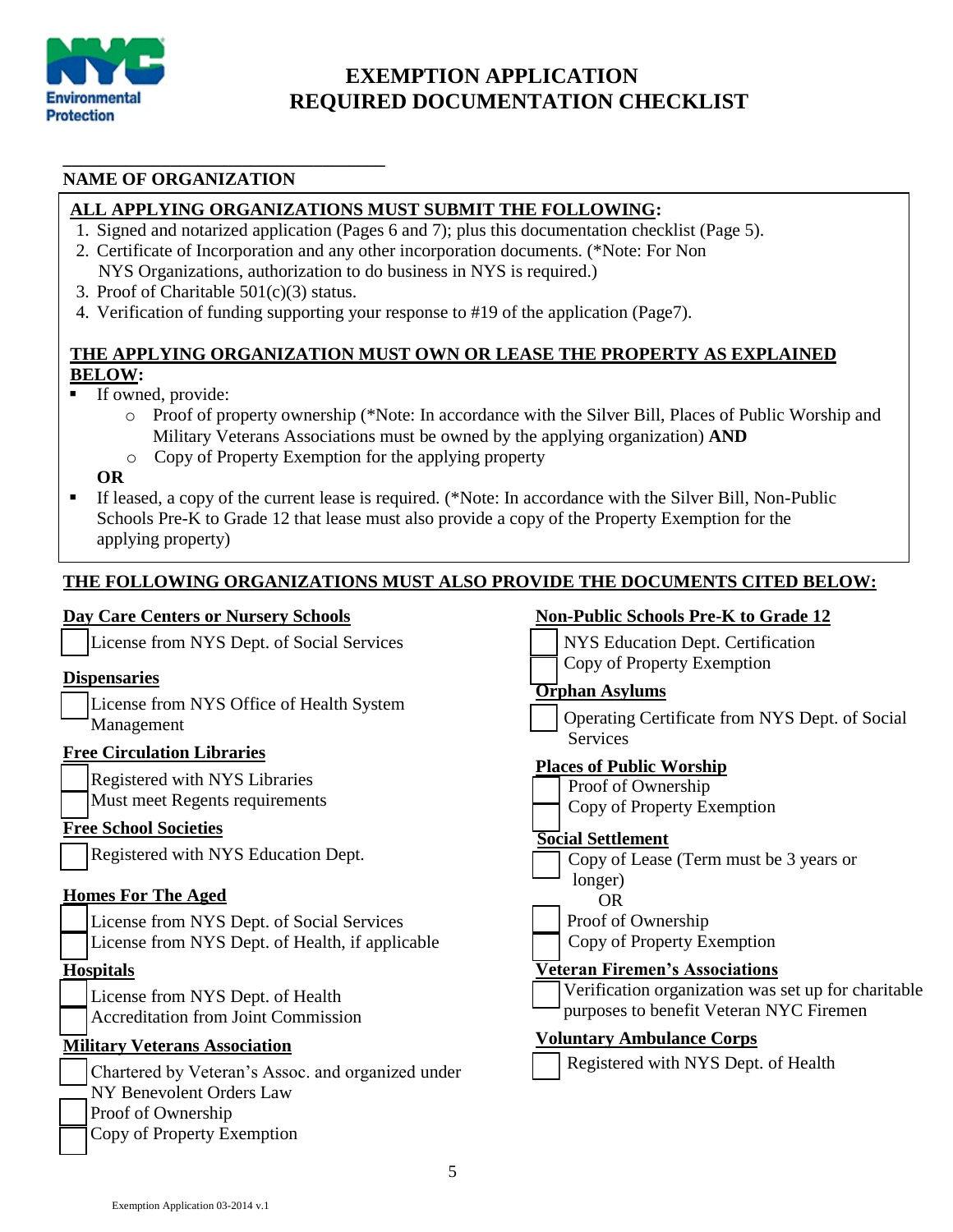

## **EXEMPTION APPLICATION LINE BY LINE INSTRUCTIONS**

## **All items on this application (Pages 6 and 7) must be completed. Follow instructions carefully when completing this application. Additional pages may be attached to this application if necessary:**

\_\_\_\_\_\_\_\_\_\_\_\_\_\_\_\_\_\_\_\_\_\_\_\_\_\_\_\_\_\_\_\_\_\_\_\_\_\_\_\_\_\_\_\_\_\_\_\_\_\_\_\_\_\_\_\_\_\_\_\_\_\_\_\_\_\_\_\_\_\_\_\_\_\_\_\_\_\_\_\_\_\_\_\_\_

\_\_\_\_\_\_\_\_\_\_\_\_\_\_\_\_\_\_\_\_\_\_\_\_\_\_\_\_\_\_\_\_\_\_\_\_\_\_\_\_\_\_\_\_\_\_\_\_\_\_\_\_\_\_\_\_\_\_\_\_\_\_\_\_\_\_\_\_\_\_\_\_\_\_\_\_\_\_\_\_\_\_\_\_\_

\_\_\_\_\_\_\_\_\_\_\_\_\_\_\_\_\_\_\_\_\_\_\_\_\_\_\_\_\_\_\_\_\_\_\_\_\_\_\_\_\_\_\_\_\_\_\_\_\_\_\_\_\_\_\_\_\_\_\_\_\_\_\_\_\_\_\_\_\_\_\_\_\_\_\_\_\_\_\_\_\_\_\_\_\_

\_\_\_\_\_\_\_\_\_\_\_\_\_\_\_\_\_\_\_\_\_\_\_\_\_\_\_\_\_\_\_\_\_\_\_\_\_\_\_\_\_\_\_\_\_\_\_\_\_\_\_\_\_\_\_\_\_\_\_\_\_\_\_\_\_\_\_\_\_\_\_\_\_\_\_\_\_\_\_\_\_\_\_\_\_

\_\_\_\_\_\_\_\_\_\_\_\_\_\_\_\_\_\_\_\_\_\_\_\_\_\_\_\_\_\_\_\_\_\_\_\_\_\_\_\_\_\_\_\_\_\_\_\_\_\_\_\_\_\_\_\_\_\_\_\_\_\_\_\_\_\_\_\_\_\_\_\_\_\_\_\_\_\_\_\_\_\_\_\_\_

\_\_\_\_\_\_\_\_\_\_\_\_\_\_\_\_\_\_\_\_\_\_\_\_\_\_\_\_\_\_\_\_\_\_\_\_\_\_\_\_\_\_\_\_\_\_\_\_\_\_\_\_\_\_\_\_\_\_\_\_\_\_\_\_\_\_\_\_\_\_\_\_\_\_\_\_\_\_\_\_\_\_\_\_\_

\_\_\_\_\_\_\_\_\_\_\_\_\_\_\_\_\_\_\_\_\_\_\_\_\_\_\_\_\_\_\_\_\_\_\_\_\_\_\_\_\_\_\_\_\_\_\_\_\_\_\_\_\_\_\_\_\_\_\_\_\_\_\_\_\_\_\_\_\_\_\_\_\_\_\_\_\_\_\_\_\_\_\_\_\_

\_\_\_\_\_\_\_\_\_\_\_\_\_\_\_\_\_\_\_\_\_\_\_\_\_\_\_\_\_\_\_\_\_\_\_\_\_\_\_\_\_\_\_\_\_\_\_\_\_\_\_\_\_\_\_\_\_\_\_\_\_\_\_\_\_\_\_\_\_\_\_\_\_\_\_\_\_\_\_\_\_\_\_\_\_

\_\_\_\_\_\_\_\_\_\_\_\_\_\_\_\_\_\_\_\_\_\_\_\_\_\_\_\_\_\_\_\_\_\_\_\_\_\_\_\_\_\_\_\_\_\_\_\_\_\_\_\_\_\_\_\_\_\_\_\_\_\_\_\_\_\_\_\_\_\_\_\_\_\_\_\_\_\_\_\_\_\_\_\_\_

\_\_\_\_\_\_\_\_\_\_\_\_\_\_\_\_\_\_\_\_\_\_\_\_\_\_\_\_\_\_\_\_\_\_\_\_\_\_\_\_\_\_\_\_\_\_\_\_\_\_\_\_\_\_\_\_\_\_\_\_\_\_\_\_\_\_\_\_\_\_\_\_\_\_\_\_\_\_\_\_\_\_\_\_\_

\_\_\_\_\_\_\_\_\_\_\_\_\_\_\_\_\_\_\_\_\_\_\_\_\_\_\_\_\_\_\_\_\_\_\_\_\_\_\_\_\_\_\_\_\_\_\_\_\_\_\_\_\_\_\_\_\_\_\_\_\_\_\_\_\_\_\_\_\_\_\_\_\_\_\_\_\_\_\_\_\_\_\_\_\_

\_\_\_\_\_\_\_\_\_\_\_\_\_\_\_\_\_\_\_\_\_\_\_\_\_\_\_\_\_\_\_\_\_\_\_\_\_\_\_\_\_\_\_\_\_\_\_\_\_\_\_\_\_\_\_\_\_\_\_\_\_\_\_\_\_\_\_\_\_\_\_\_\_\_\_\_\_\_\_\_\_\_\_\_\_

- 1. Write the name of the organization as it appears on the Certificate of Incorporation.
- 2. Write the address of the property applying for exemption.
- \_\_\_\_\_\_\_\_\_\_\_\_\_\_\_\_\_\_\_\_\_\_\_\_\_\_\_\_\_\_\_\_\_\_\_\_\_\_\_\_\_\_\_\_\_\_\_\_\_\_\_\_\_\_\_\_\_\_\_\_\_\_\_\_\_\_\_\_\_\_\_\_\_\_\_\_\_\_\_\_\_\_\_\_\_ 3. Write the Borough, Block and Lot Number and DEP Account #.
- 4. Provide daytime contact phone numbers, including area code.
- 5. Write the name and title of the individual completing and signing this application.
- 6. Does the organization own or lease the property? If owned, is the property for sale?
- 7. Does the organization rent or sublease any part of the property to another entity?
- \_\_\_\_\_\_\_\_\_\_\_\_\_\_\_\_\_\_\_\_\_\_\_\_\_\_\_\_\_\_\_\_\_\_\_\_\_\_\_\_\_\_\_\_\_\_\_\_\_\_\_\_\_\_\_\_\_\_\_\_\_\_\_\_\_\_\_\_\_\_\_\_\_\_\_\_\_\_\_\_\_\_\_\_\_ 8. State how long the organization has owned or leased the property and occupied it for an exempt purpose.
- 9. Describe any commercial use or any commercial portion of the building.
- 10. Categorize your organization to be considered for an exemption by selecting the appropriate category from the list of 17 eligible categories in Section IV of the General Instructions and Information on Exemptions from Water and Sewer Charges.
- 11. Describe by floor and organization, all activities conducted on or at the property. If you responded "Yes" to #7 above, also describe the space rented or sublet by your organization to other entities.